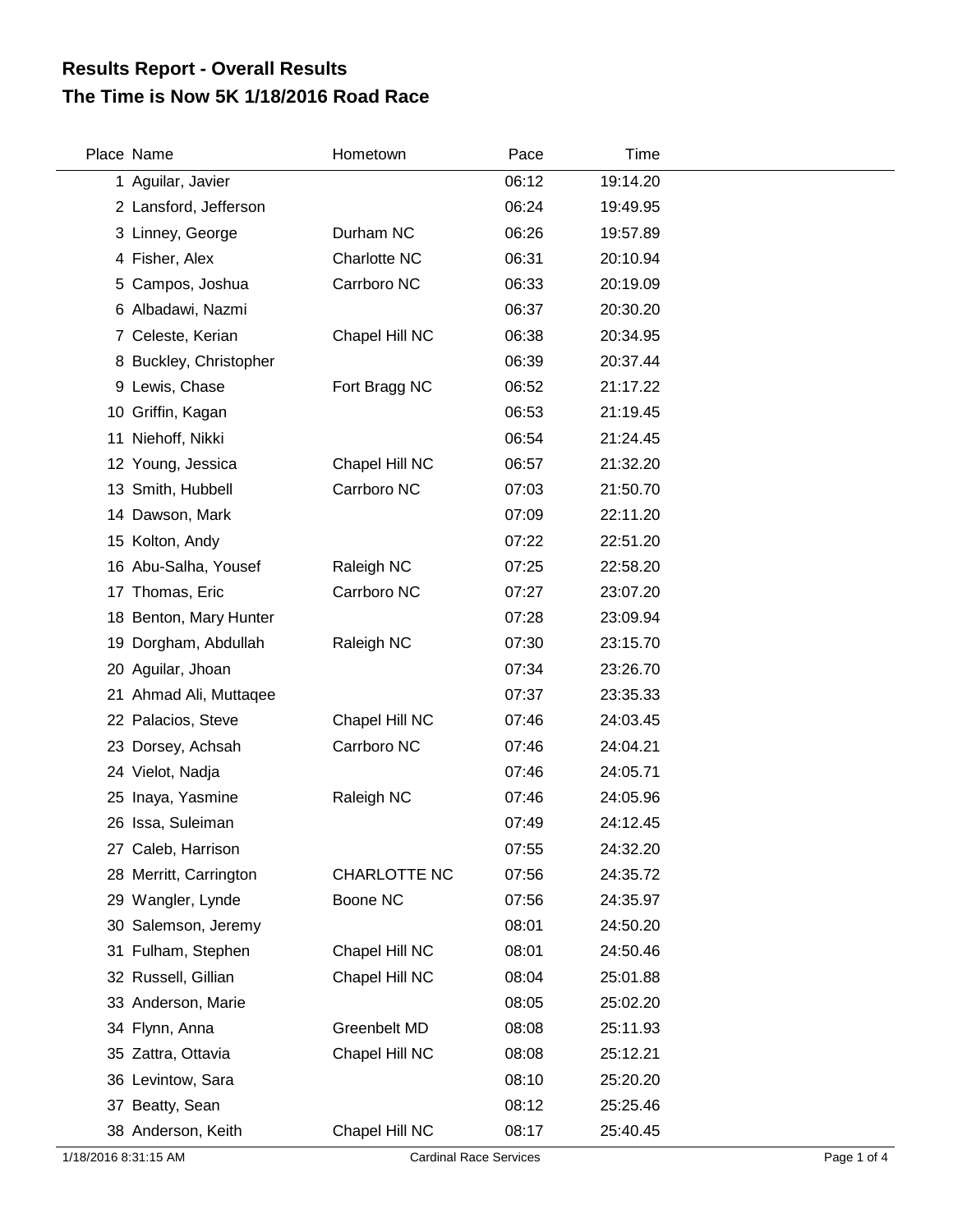| Place Name              | Hometown                | Pace  | Time     |  |
|-------------------------|-------------------------|-------|----------|--|
| 39 Roper, Will          | Chapel Hill NC          | 08:18 | 25:42.44 |  |
| 40 Lin, Olivia          |                         | 08:20 | 25:49.71 |  |
| Odeh, Rana<br>41.       |                         | 08:20 | 25:50.95 |  |
| 42 Dardess, Tad         |                         | 08:21 | 25:53.96 |  |
| 43 Osuobeni, Tarela     |                         | 08:21 | 25:54.20 |  |
| 44 Omofoye, Fola        | Durham NC               | 08:26 | 26:07.46 |  |
| 45 Liauw, Daniel        | Durham NC               | 08:27 | 26:10.20 |  |
| 46 Lopez, Destiny       |                         | 08:30 | 26:20.71 |  |
| 47 Salas, Carla         | Mebane NC               | 08:34 | 26:32.83 |  |
| 48 Kamai, Elizabeth     |                         | 08:35 | 26:35.70 |  |
| 49 Basil, Agard         |                         | 08:37 | 26:44.20 |  |
| 50 Alvarez, Paul        |                         | 08:40 | 26:53.20 |  |
| 51 Khan, Akib           |                         | 08:42 | 26:59.45 |  |
| 52 Rivera, J Jesus      | Ashboro NC              | 08:45 | 27:06.95 |  |
| 53 Guenero, Luis        |                         | 08:48 | 27:15.45 |  |
| 54 Brown, Ben           |                         | 08:51 | 27:25.71 |  |
| 55 Amuda, Aisha         |                         | 08:51 | 27:25.97 |  |
| 56 Osehobo, Omoye       |                         | 08:51 | 27:26.95 |  |
| 57 Cheung, Kristina     |                         | 08:53 | 27:31.70 |  |
| 58 Hida, Ali            |                         | 08:56 | 27:42.46 |  |
| 59 Harrington, Bryna    | Chapel Hill NC          | 08:57 | 27:44.87 |  |
| 60 Lee, Jackie          |                         | 08:57 | 27:45.22 |  |
| 61 Vaught, Audessa      |                         | 08:58 | 27:48.95 |  |
| 62 Hoff, Lisa           | Raleigh NC              | 08:59 | 27:49.70 |  |
| 63 Khairullah, Amanie   | <b>Holly Springs NC</b> | 09:01 | 27:56.70 |  |
| 64 Bera, Aniket         | Chapel Hill NC          | 09:06 | 28:11.96 |  |
| 65 Vreeland, Emily      | Chapel Hill NC          | 09:06 | 28:12.20 |  |
| 66 Hida, Abdula         |                         | 09:08 | 28:19.95 |  |
| 67 Venturi, Emily       | Chapel Hill NC          | 09:11 | 28:28.70 |  |
| 68 Al-Ghandour, Deema   | Raleigh NC              | 09:11 | 28:29.20 |  |
| 69 alhertani, zack      |                         | 09:12 | 28:29.96 |  |
| 70 Whitley, Julia       |                         | 09:13 | 28:34.45 |  |
| Chung, Kristen<br>71    | Chapel Hill NC          | 09:15 | 28:39.21 |  |
| 72 Reed, Natalie        |                         | 09:15 | 28:41.70 |  |
| 73 Cook, Raymond        | Cary NC                 | 09:16 | 28:42.69 |  |
| 74 Feldman, Sara        | Chapel Hill NC          | 09:22 | 29:03.70 |  |
| 75 Caviness, Lewis      | Carrboro NC             | 09:24 | 29:08.46 |  |
| 76 magid, dan           | Durham NC               | 09:25 | 29:12.59 |  |
| Handley, Kathryn<br>77  | Chapel Hill NC          | 09:34 | 29:39.46 |  |
| 78 Moreno Rocha, Monica | Carrboro NC             | 09:40 | 29:56.95 |  |
| 79 Thompson, Allen      | Raleigh NC              | 09:40 | 29:57.20 |  |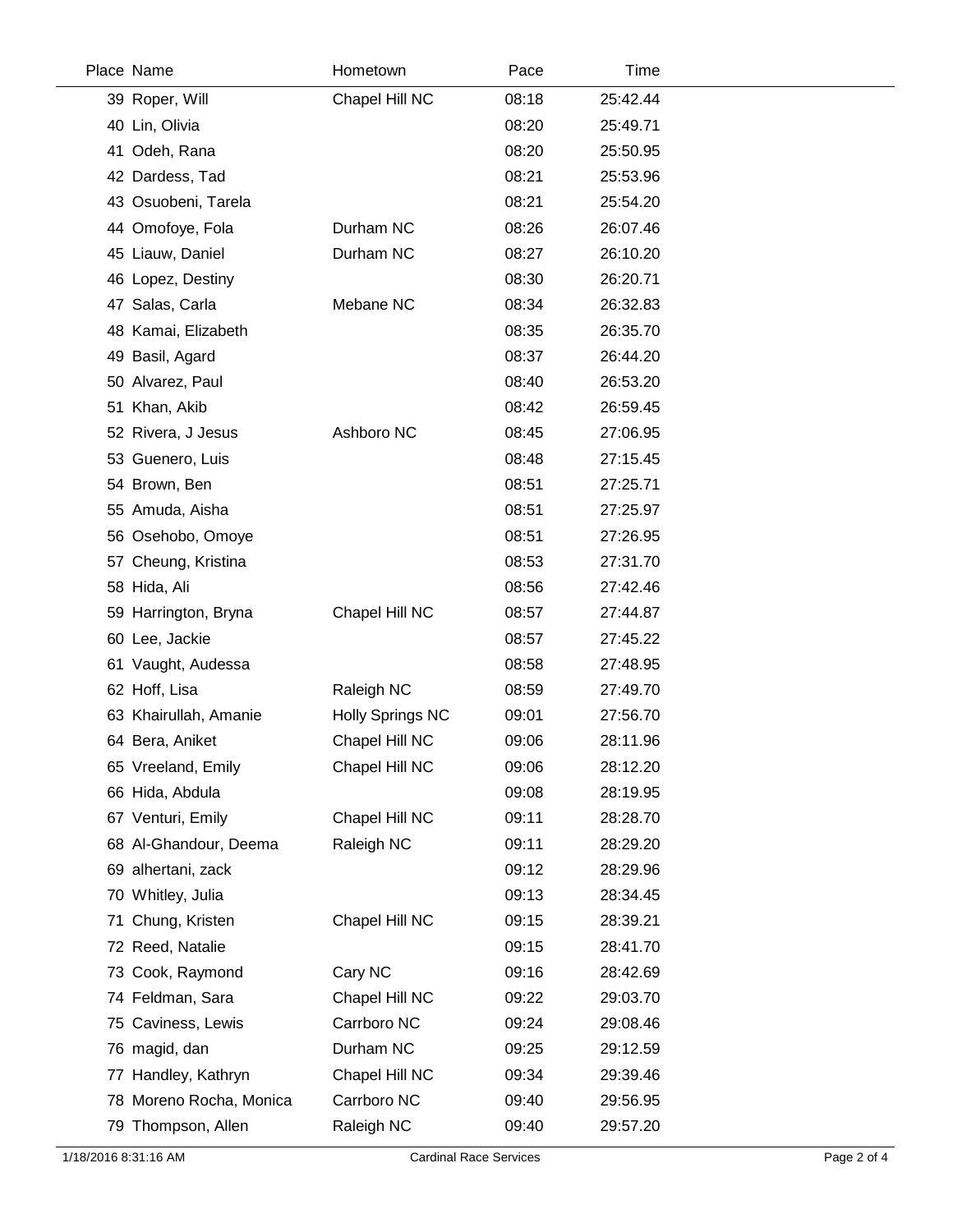| Place Name              | Hometown                | Pace  | Time     |
|-------------------------|-------------------------|-------|----------|
| 80 Drayton, Marquise    | Chapel Hill NC          | 09:41 | 30:02.45 |
| 81 Abe, Paige           |                         | 09:43 | 30:07.70 |
| 82 Voltzke, Kristin     |                         | 09:43 | 30:07.71 |
| 83 Zein, Ahmad          | Raleigh NC              | 09:43 | 30:08.44 |
| 84 Grauer, Bernard      | <b>GRAHAM NC</b>        | 09:45 | 30:12.95 |
| 85 Ndugga, Nambi        |                         | 09:46 | 30:15.71 |
| 86 Partner, Kelly       | Durham NC               | 09:46 | 30:15.95 |
| 87 Strickland, Kelly    | <b>Holly Springs NC</b> | 09:46 | 30:17.95 |
| 88 Brain, Irena         | Cary NC                 | 09:47 | 30:18.45 |
| 89 Khan, Rafsan         | Chapel Hill NC          | 09:51 | 30:32.19 |
| 90 Durham, Bykei        |                         | 09:55 | 30:44.45 |
| 91 Bullock, Ronda       | Durham NC               | 09:58 | 30:52.45 |
| 92 Hernandez, Ed        | Raleigh NC              | 10:01 | 31:03.69 |
| 93 Valentine, Teresa    |                         | 10:09 | 31:27.45 |
| 94 Johnson, Granvel     | Durham NC               | 10:09 | 31:27.90 |
| 95 Hackney, Loretta     | Chapel Hill NC          | 10:10 | 31:29.96 |
| 96 Smar, Patricia       | Durham NC               | 10:11 | 31:33.45 |
| 97 Harrison, Sarah      | Chapel Hill NC          | 10:11 | 31:33.46 |
| 98 Finley, Kathryn      | Arlington VA            | 10:12 | 31:35.95 |
| 99 Rozario, Leslie      |                         | 10:13 | 31:39.47 |
| 100 Stein, Michael      |                         | 10:15 | 31:45.96 |
| 101 Belza, Kareen       | Carrboro NC             | 10:16 | 31:50.20 |
| 102 brown, mato         | Fayetteville NC         | 10:17 | 31:51.21 |
| 103 Ogar, Ogar          | Chapel Hill NC          | 10:18 | 31:54.45 |
| 104 Lewis, Kristen      |                         | 10:21 | 32:06.21 |
| 105 Breeden, Kathryn    | Morganton NC            | 10:29 | 32:28.70 |
| 106 Breeden, Kathy      | Morganton NC            | 10:32 | 32:37.97 |
| 107 Alqudwah, Dema      | <b>RALEIGH NC</b>       | 10:34 | 32:46.20 |
| 108 Elsayeel, Noura     |                         | 10:35 | 32:47.44 |
| 109 Sheikh-Ahmad, Sahar | Raleigh NC              | 10:36 | 32:52.45 |
| 110 Standard, Allison   | <b>RALEIGH NC</b>       | 10:48 | 33:28.47 |
| 111 Phillips, Anne      | Chapel Hill NC          | 10:48 | 33:28.71 |
| 112 Nusin, Shehviar     |                         | 10:50 | 33:34.45 |
| 113 Windham, Savannah   | Durham NC               | 10:52 | 33:40.20 |
| 114 Durham, Tora        |                         | 10:53 | 33:44.20 |
| 115 Almohtadi, Raja     |                         | 10:54 | 33:48.95 |
| 116 Alqudwah, Dana      |                         | 10:56 | 33:54.71 |
| 117 Sawafta, Jenna      |                         | 10:57 | 33:55.70 |
| 118 Salem, Nada         |                         | 10:57 | 33:56.21 |
| 119 Arafat, Maha        | Raleigh NC              | 10:57 | 33:56.70 |
| 120 Williams, Gerald    | Greensboro NC           | 10:58 | 33:58.69 |